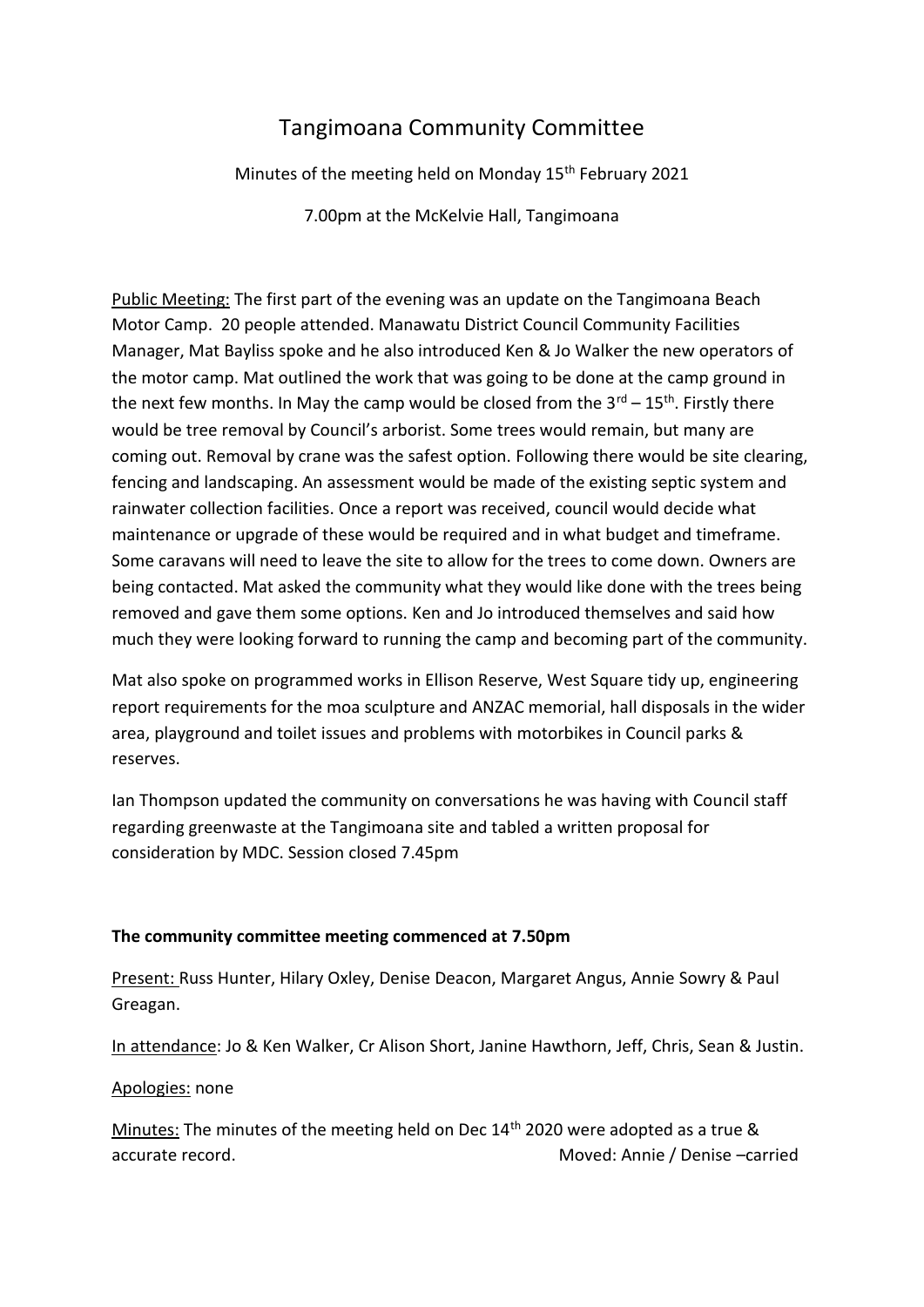## Matters arising from minutes

Items moved to general business.

Correspondence: The electrical bill for the hall zip and check of plugs had been received and paid.

## Treasurers Report: attached

#### Hall report:

Denise said she is getting frustrated with people using the hall without her knowledge and who is giving them access to keys? It was agreed to develop a key register. If the problem continued the locks may have to be changed which would have financial implications.

#### Council update:

Janine read out her email regarding Tangimoana needing to confirm what projects they were going to fund this coming financial year. On July  $1<sup>st</sup>$  all community committee's would receive their new allocation of \$3000. It was agreed to have an indepth discussion at the March meeting where we would go through the Tangimoana Community Plan.

Janine invited two members from Tangimoana to the Annual Districtwide Community Committee Meeting at Council on Wednesday 7<sup>th</sup> April at 5.00pm.

Janine also talked about the proposed quarterly newsletter for community committee's.

Alison: Coming up soon would be District Plan community engagement in Feb/Mar and then the Long Term Plan consultation in mid- April.

#### General Business:

- 1. Footpaths in Tangimoana. In response to Paul's question to MDC last month. No footpaths had been budgeted for in Years 1-3 of the 10 Yr plan. There were no requests for any through the Community Committee funding request process last year which Tangimoana did present in. However, if the community would like this to be considered they could put this in a written submission in the upcoming Long Term Plan consultation. Alison gave Paul some written information on costings of footpaths etc that was provided by the Roading Dept.
- 2. ANZAC memorial. The base requires a structural engineers plan as it is going on Council land. Some discussion was had around funding options and design aspects. We could still do something temporary this year with a view to making something permanent for next year.
- 3. Moa Sculpture. This too required a structural engineers report but as it was a Creative Communities funded project,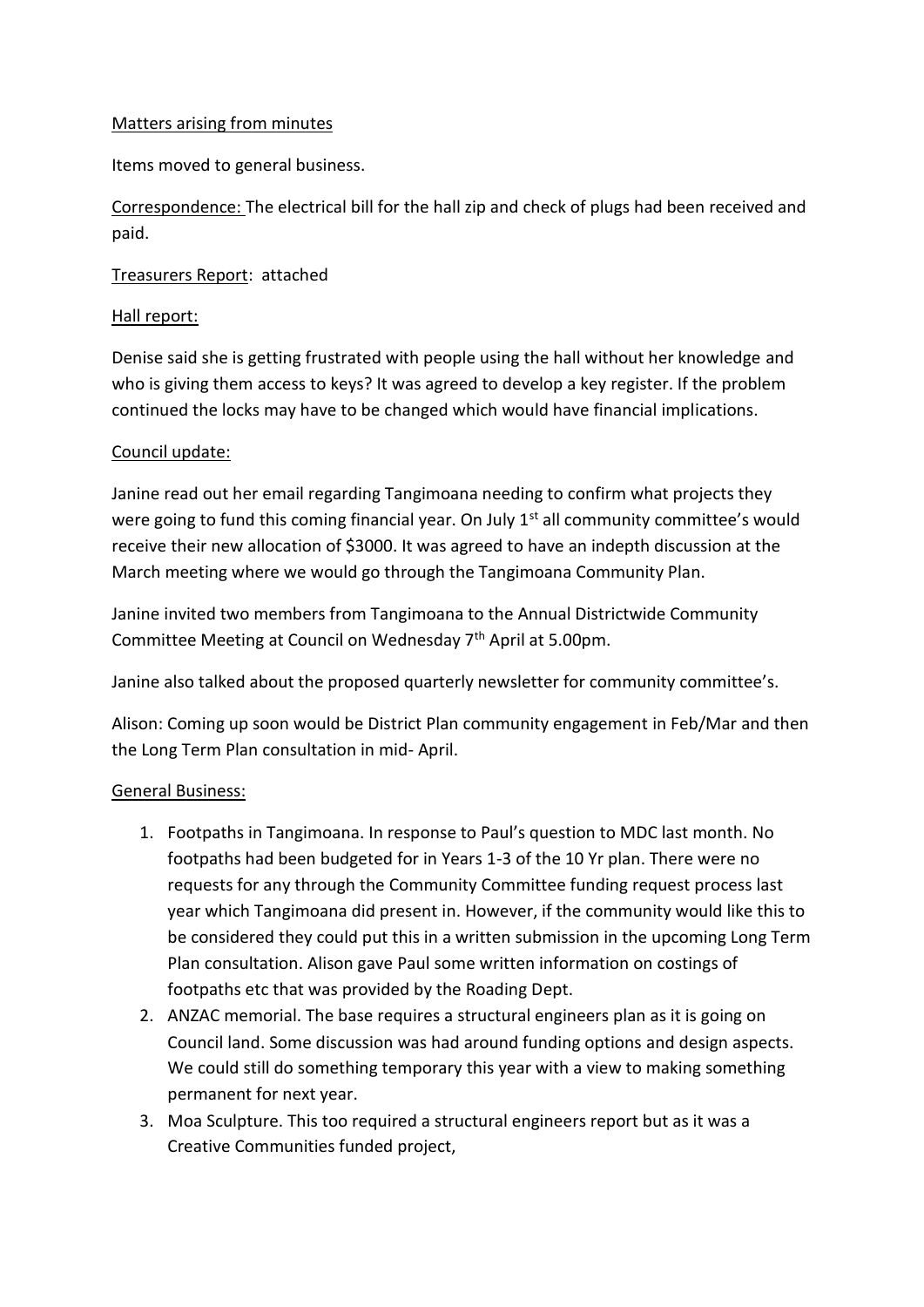4. Arts & Crafts Festival and the hall being left in an unsatisfactory condition. Hilary firstly said the group wished to apologise that they did not tidy up adequately and they had discussed how they could ensure it wouldn't happen again which she outlined. It had been challenging with two events being held in the hall on the same day and maybe that was not recommended in the future. Russ asked Denise if she was happy with the Art & Crafts group response and she was. Motion: That the Arts & Crafts group be reimbursed their \$30 hall hire for being a community event and a set fee be looked at for next year.

Moved: Russ / Denise – carried

5. Centennial.

Annie said that people are not stepping up to help and it was getting challenging. It was agreed to keep it simple with just a one day event. Annie would call a centennial meeting to progress things.

6. Firewood. MDC had given the community some options around what to do with the macrocarpa trees being removed from the camp ground. After some discussion it was moved: That the Tangimoana Community Committee would like to accept the offer of the logs being transported to a suitable storage site within the village where they could then be cut into firewood by working bees and the wood would then be donated to members of the Tangimoana community in need.

Moved: Paul / Denise – carried.

- 7. Justin. Wanted to draw to the community's attention the issues with motorbikes in the forest. In the future Earnslaw One may ban them altogether. Horses as well. He also updated that Rangitane had donated over 30 traps to the reserve and that the school children were being trained on how to manage them.
- 8. Hay. Russ had sold hay for \$160 and was donating \$130 to Ellison Reserve and \$30 to the Arts & Craft Group.

Meeting closed at 9.35pm

**Next meeting Monday 15th March at 7.00pm**